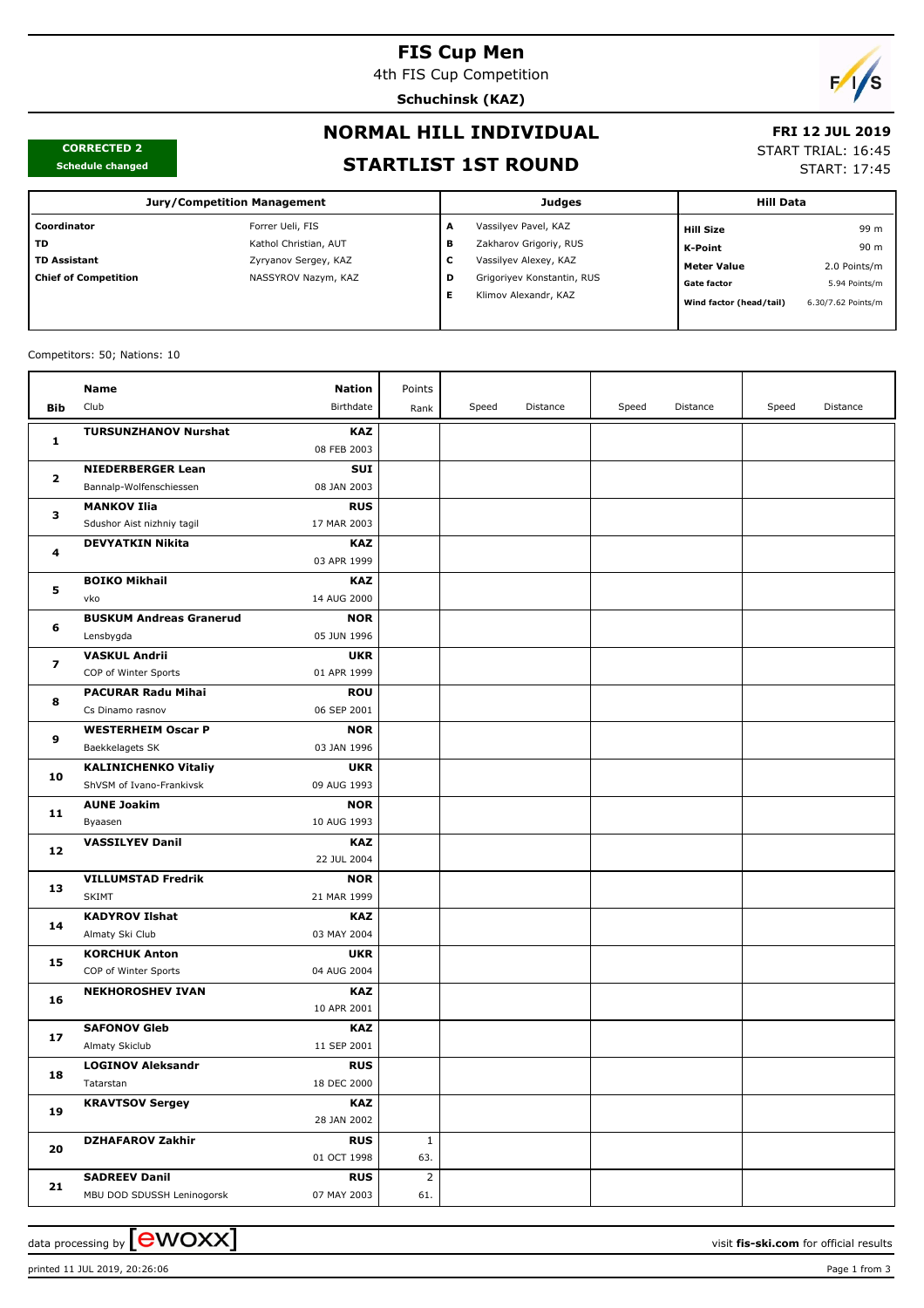## **FIS Cup Men**

4th FIS Cup Competition

**Schuchinsk (KAZ)**



#### **NORMAL HILL INDIVIDUAL**

#### **CORRECTED 2 Schedule changed**

#### **FRI 12 JUL 2019**

**STARTLIST 1ST ROUND**

START TRIAL: 16:45  $STAPT: 17:45$ 

|     | cheadle changed                            |                           |                |       |          |       |          |       | SIARI: 17:45 |
|-----|--------------------------------------------|---------------------------|----------------|-------|----------|-------|----------|-------|--------------|
|     | Name                                       | <b>Nation</b>             | Points         |       |          |       |          |       |              |
| Bib | Club                                       | Birthdate                 | Rank           | Speed | Distance | Speed | Distance | Speed | Distance     |
|     | <b>SELL Adrian</b>                         | <b>GER</b>                | 3              |       |          |       |          |       |              |
| 22  | Sv Messstetten                             | 28 APR 1998               | 58.            |       |          |       |          |       |              |
| 23  | <b>FELDOREAN Andrei</b>                    | <b>ROU</b>                | 4              |       |          |       |          |       |              |
|     | Acs Sacele                                 | 13 APR 2000               | 56.            |       |          |       |          |       |              |
|     | <b>SPULBER Mihnea Alexandru</b>            | <b>ROU</b>                | 5              |       |          |       |          |       |              |
| 24  | Acs Sacele                                 | 11 DEC 2000               | 54.            |       |          |       |          |       |              |
|     | <b>CAMENZIND Noah</b>                      | SUI                       | 6              |       |          |       |          |       |              |
| 25  | Einsiedeln                                 | 06 AUG 2002               | 51.            |       |          |       |          |       |              |
|     | <b>KOTIK Kiril</b>                         | <b>RUS</b>                | $\overline{7}$ |       |          |       |          |       |              |
| 26  |                                            | 02 NOV 1998               | 49.            |       |          |       |          |       |              |
| 27  | <b>MARUSIAK Yevhen</b>                     | <b>UKR</b>                | 8              |       |          |       |          |       |              |
|     | ShVSM of Ivano-Frankivsk                   | 16 MAR 2000               | 47.            |       |          |       |          |       |              |
| 28  | <b>CHO Sungwoo</b>                         | KOR                       | 9              |       |          |       |          |       |              |
|     |                                            | 01 JAN 2000               | 46.            |       |          |       |          |       |              |
| 29  | <b>HOFER Thomas</b>                        | <b>AUT</b>                | 12             |       |          |       |          |       |              |
|     | SV Innsbruck-Bergisel-Tirol                | 28 JAN 1996               | 41.            |       |          |       |          |       |              |
| 30  | <b>PURTOV Mikhail</b>                      | <b>RUS</b>                | 13             |       |          |       |          |       |              |
|     | Sdushor Aist nizhny tagil                  | 28 MAY 2002               | 39.            |       |          |       |          |       |              |
| 31  | <b>SEIDL Fabian</b>                        | <b>GER</b>                | 14             |       |          |       |          |       |              |
|     | Sc Auerbach                                | 23 JUN 1997               | 37.            |       |          |       |          |       |              |
| 32  | <b>MARCHUKOV Aleksandr</b>                 | <b>RUS</b><br>08 OCT 2000 | 15<br>36.      |       |          |       |          |       |              |
|     | Sankt-Petersburg<br><b>MATAVIN Nikolai</b> | <b>RUS</b>                | 20             |       |          |       |          |       |              |
| 33  | Moscow region GBU Bashkortostan MB         | 24 JAN 1997               | 33.            |       |          |       |          |       |              |
|     | <b>NIETZEL Justin</b>                      | <b>GER</b>                | 20             |       |          |       |          |       |              |
| 34  | Sc Hinterzarten                            | 17 SEP 1997               | 33.            |       |          |       |          |       |              |
|     | <b>CHOI Seou</b>                           | KOR                       | 22             |       |          |       |          |       |              |
| 35  | High1 Resort                               | 03 DEC 1982               | 31.            |       |          |       |          |       |              |
|     | <b>WOHLGENANNT Ulrich</b>                  | <b>AUT</b>                | 24             |       |          |       |          |       |              |
| 36  | SK Kehlegg-Vorarlberg                      | 01 AUG 1994               | 28.            |       |          |       |          |       |              |
|     | <b>RAINER Stefan</b>                       | <b>AUT</b>                | 24             |       |          |       |          |       |              |
| 37  | SV Schwarzach                              | 15 AUG 1999               | 28.            |       |          |       |          |       |              |
| 38  | <b>REISENAUER Janni</b>                    | <b>AUT</b>                | 26             |       |          |       |          |       |              |
|     | TSU St. Veit-Salzburg                      | 07 NOV 1997               | 26.            |       |          |       |          |       |              |
| 39  | <b>MOERTH Francisco</b>                    | <b>AUT</b>                | 31             |       |          |       |          |       |              |
|     | WSC Bad Mitterndorf                        | 09 JUL 1999               | 23.            |       |          |       |          |       |              |
| 40  | <b>WEIGEL Cedrik</b>                       | <b>GER</b>                | 33             |       |          |       |          |       |              |
|     | SG Nickelhuette Aue                        | 15 DEC 1998               | 22.            |       |          |       |          |       |              |
| 41  | <b>CHOI Heung Chul</b>                     | KOR                       | 36             |       |          |       |          |       |              |
|     | High1 Resort                               | 03 DEC 1981               | 20.            |       |          |       |          |       |              |
| 42  | <b>MUMINOV Sabirzhan</b>                   | <b>KAZ</b><br>16 APR 1994 | 40<br>17.      |       |          |       |          |       |              |
|     |                                            |                           | 45             |       |          |       |          |       |              |
| 43  | <b>TKACHENKO Sergey</b><br>Ski Club VKO    | <b>KAZ</b><br>08 JUN 1999 | 15.            |       |          |       |          |       |              |
|     | <b>CACINA Daniel Andrei</b>                | <b>ROU</b>                | 46             |       |          |       |          |       |              |
| 44  | Cs Dinamo rasnov                           | 17 OCT 2001               | 14.            |       |          |       |          |       |              |
|     | <b>PRESECNIK Jernej</b>                    | <b>SLO</b>                | 50             |       |          |       |          |       |              |
| 45  | Ssk Ljubno btc                             | 18 JAN 2002               | 12.            |       |          |       |          |       |              |
|     | <b>KINDLIMANN Lars</b>                     | SUI                       | 58             |       |          |       |          |       |              |
| 46  | Am Bachtel wald                            | 28 NOV 2000               | 11.            |       |          |       |          |       |              |
| 47  | <b>PREVC Cene</b>                          | <b>SLO</b>                | 60             |       |          |       |          |       |              |
|     | Sk Triglav kranj                           | 12 MAR 1996               | 10.            |       |          |       |          |       |              |

data processing by **CWOXX** and the set of the set of the visit **fis-ski.com** for official results